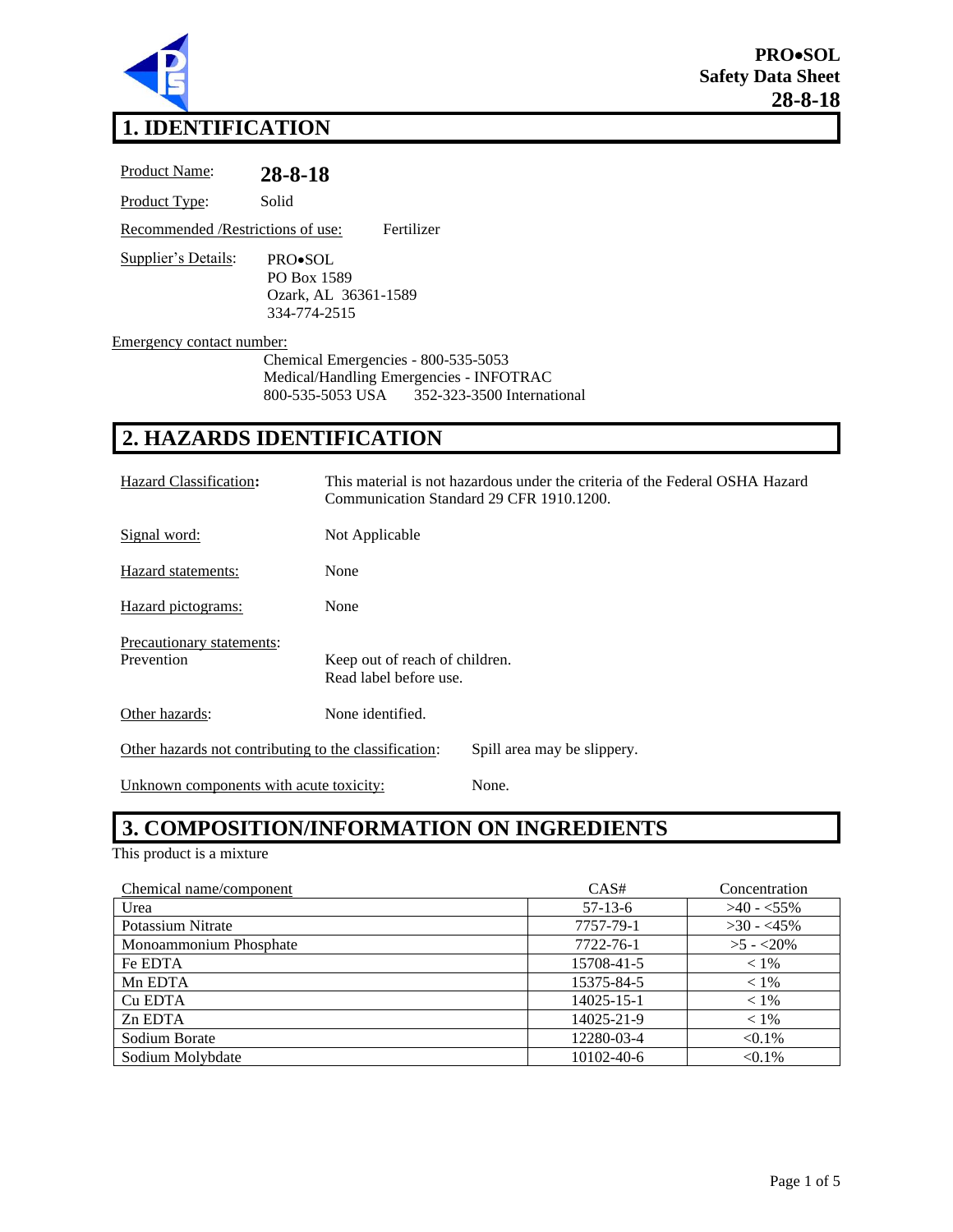

# **4. FIRST-AID MEASURES**

Description of first aid measures:

| Eye Contact --If in eyes:  | Flush with water for 15 minutes. Call a doctor for treatment if irritation persists. |
|----------------------------|--------------------------------------------------------------------------------------|
| Skin Contact - If on skin: | Wash thoroughly with soap and water. Launder clothing before reuse.                  |
| Inhalation -- If inhaled:  | Remove affected person from source of exposure. Call 911 if breathing is difficult.  |
| Ingestion -- If ingested:  | Do not induce vomiting. Get medical attention. Have the product label with you when  |
|                            | calling a doctor or going for treatment.                                             |

Indication of any immediate medical attention and special treatment needed: No additional information available.

# **5. FIRE-FIGHTING MEASURES**

| Extinguishing media:             |                                                                               |
|----------------------------------|-------------------------------------------------------------------------------|
| Suitable extinguishing media:    | Water fog, foam or spray, dry chemical, carbon dioxide, sand                  |
| Unsuitable extinguishing media:  | None                                                                          |
| Special hazards arising from the | Material is not combustible. Product packaging is not self-ignitable, but may |
| substance or mixture:            | support combustion.                                                           |
|                                  |                                                                               |
| Advice for fire fighters:        |                                                                               |
| Firefighting instructions:       | Use extinguishing media appropriate for the surrounding materials.            |
| Protection during                | Wear appropriate protective equipment and self-contained breathing apparatus  |
| firefighting:                    | (SCBA) with a full face-piece operated in positive pressure mode.             |
| Other information:               | Do not allow run-off from fire-fighting to enter drains or water courses.     |

# **6. ACCIDENTAL RELEASE MEASURES**

Personal precautions, protective equipment, and emergency procedures:

Use protective equipment to prevent contact with skin and eyes or inhalation of dust. Use site specific emergency procedures if product is released. Prevent entry to sewers and public surface waters per site specific containment procedures.

#### Methods and material for containment and cleaning up:

Use mechanical means. Store material in suitable containers for recycle or disposal. Minimize dust generation.

# **7. HANDLING AND STORAGE**

| Precaution for safe handling: | Avoid contact with skin and eyes. After handling, wash hands thoroughly with<br>soap and water. Avoid generating and breathing dust. Wash before eating and<br>drinking. |
|-------------------------------|--------------------------------------------------------------------------------------------------------------------------------------------------------------------------|
| Safe Storage conditions:      | Store in a dry, cool, and well-ventilated area. Protect from weather.                                                                                                    |
| Incompatible materials:       | Strong alkaline or acid compounds.                                                                                                                                       |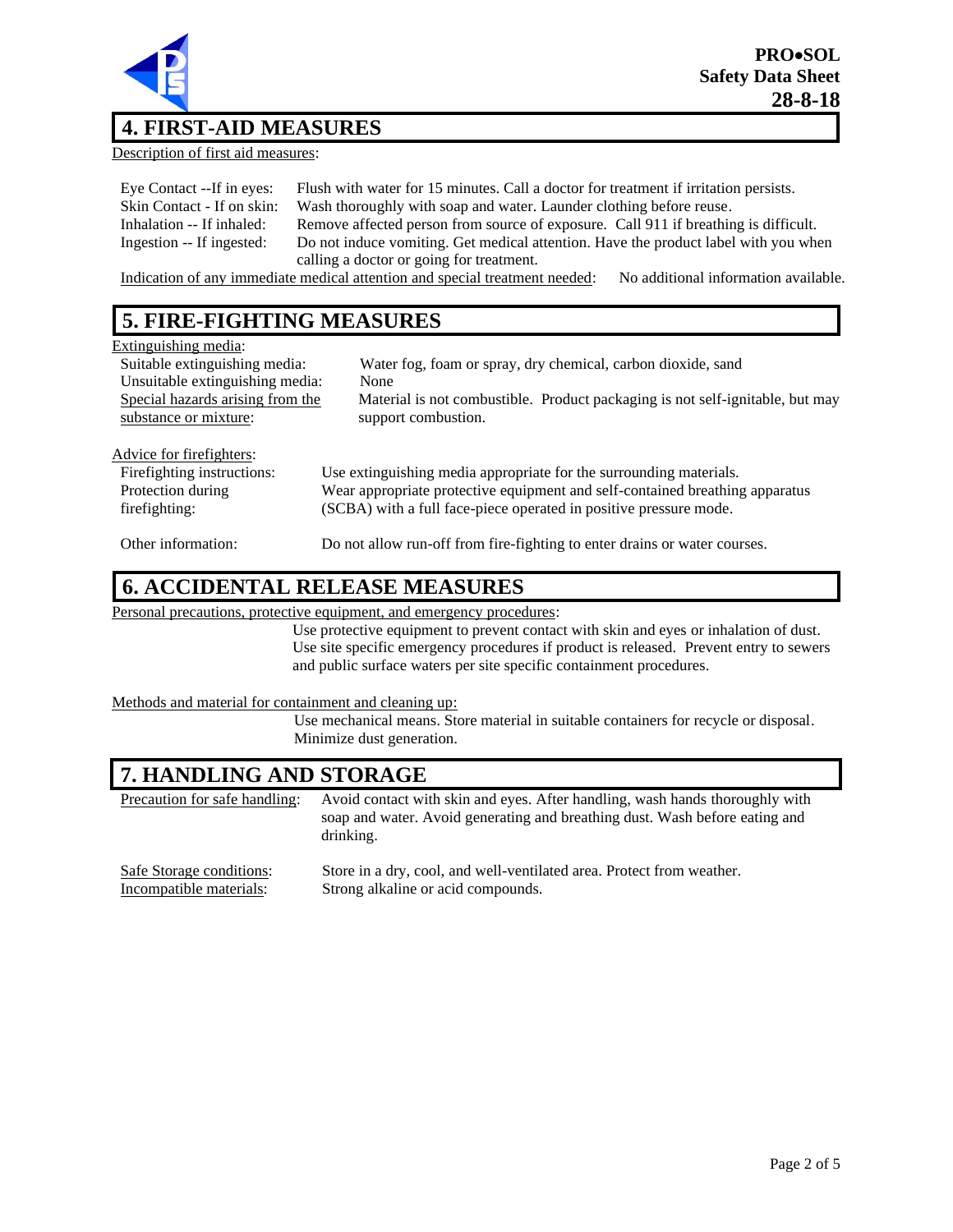

# **8. EXPOSURE CONTROL/PERSONAL PROTECTION**

| Exposure limits are listed below, if they exist: |                      |                 |                                                                             |
|--------------------------------------------------|----------------------|-----------------|-----------------------------------------------------------------------------|
| Component                                        | Regulation           | Type of listing | Value/Notation                                                              |
| $Dust - inhalable particles$                     | <b>ACGIH</b>         | <b>TWA</b>      | $10 \text{ mg/m}^3$                                                         |
| $Dust$ – respirable particles                    | <b>ACGIH</b>         | <b>TWA</b>      | $3 \text{ mg/m}^3$                                                          |
| Copper compounds                                 | OSHA / ACGIH / NIOSH | <b>TWA</b>      | $\frac{1}{2}$ mg/m <sup>3</sup> / 1 mg/m <sup>3</sup> / 1 mg/m <sup>3</sup> |
| Manganese compounds                              | <b>ACGIH / NIOSH</b> | <b>TWA</b>      | $0.02$ mg/m <sup>3</sup> / 1 mg/m <sup>3</sup>                              |
| Molybdenum, soluble compounds                    | <b>ACGIH</b>         | <b>TWA</b>      | $0.5 \text{ mg/m}^3$                                                        |
| Zinc compounds (dust)                            | <b>ACGIH</b>         | <b>TWA</b>      | $10 \text{ mg/m}^3$                                                         |

Engineering controls: Use adequate ventilation to prevent exposure.

| Personal protective measures:                                        |                                                                                                                     |
|----------------------------------------------------------------------|---------------------------------------------------------------------------------------------------------------------|
| Hand protection:                                                     | Wear suitable protective gloves to prevent direct exposure.                                                         |
| Eye protection:                                                      | Safety glasses with side shields or tight fitting goggles.                                                          |
| Skin and body protection:                                            | Wear long sleeved clothing or other suitable clothing to prevent skin                                               |
|                                                                      | exposure.                                                                                                           |
| Respiratory protection:                                              | Where dust is generated and appropriate engineering controls cannot                                                 |
|                                                                      | maintain acceptable levels, use appropriate respiratory protection equipment<br>to prevent inhalation of materials. |
| Special requirements for PPE,<br>protective clothing or respirators: | No specialty PPE requirements beyond those previously identified.                                                   |

# **9. PHYSICAL AND CHEMICAL PROPERTIES**

| Physical state:                                  | Solid                           | Vapor pressure:        | <b>NA</b>                |
|--------------------------------------------------|---------------------------------|------------------------|--------------------------|
| Color:                                           | Pale Blue                       | Vapor density:         | <b>NA</b>                |
| Odor:                                            | <b>Odorless</b>                 | Relative density       | $62$ lbs/ft <sup>3</sup> |
| Odor threshold:                                  | <b>NA</b>                       | Solubility:            | 100% soluble in water    |
| pH:                                              | $4.0 - 5.0$ at 5% concentration | Partition coefficient: | <b>NA</b>                |
| Melting point/freezing point:                    | <b>NA</b>                       | Auto ignition temp:    | <b>NA</b>                |
| Initial boiling point/range:                     | <b>NA</b>                       | Decomposition temp:    | <b>NA</b>                |
| Flashpoint:                                      | <b>NA</b>                       | Viscosity:             | <b>NA</b>                |
| Evaporation rate:                                | <b>NA</b>                       |                        |                          |
| Flammability (solid gas):                        | <b>NA</b>                       |                        |                          |
| Upper/lower flammability or<br>explosive limits: | <b>NA</b>                       |                        |                          |

Other information: No additional information.

# **10. STABILITY AND REACTIVITY**

Reactivity: This product is stable under normal conditions of use, storage and transport.

Chemical stability: This product is stable at ambient temperatures and atmospheric pressures.

Other:

Hazardous reactions: None determined. Conditions to avoid: Avoid high temperatures. Prevent contact with moisture or incompatible materials. Incompatible materials: Strong alkaline or acid compounds. Hazardous decomposition products: Metal and sulfur fumes when excessive heat is applied.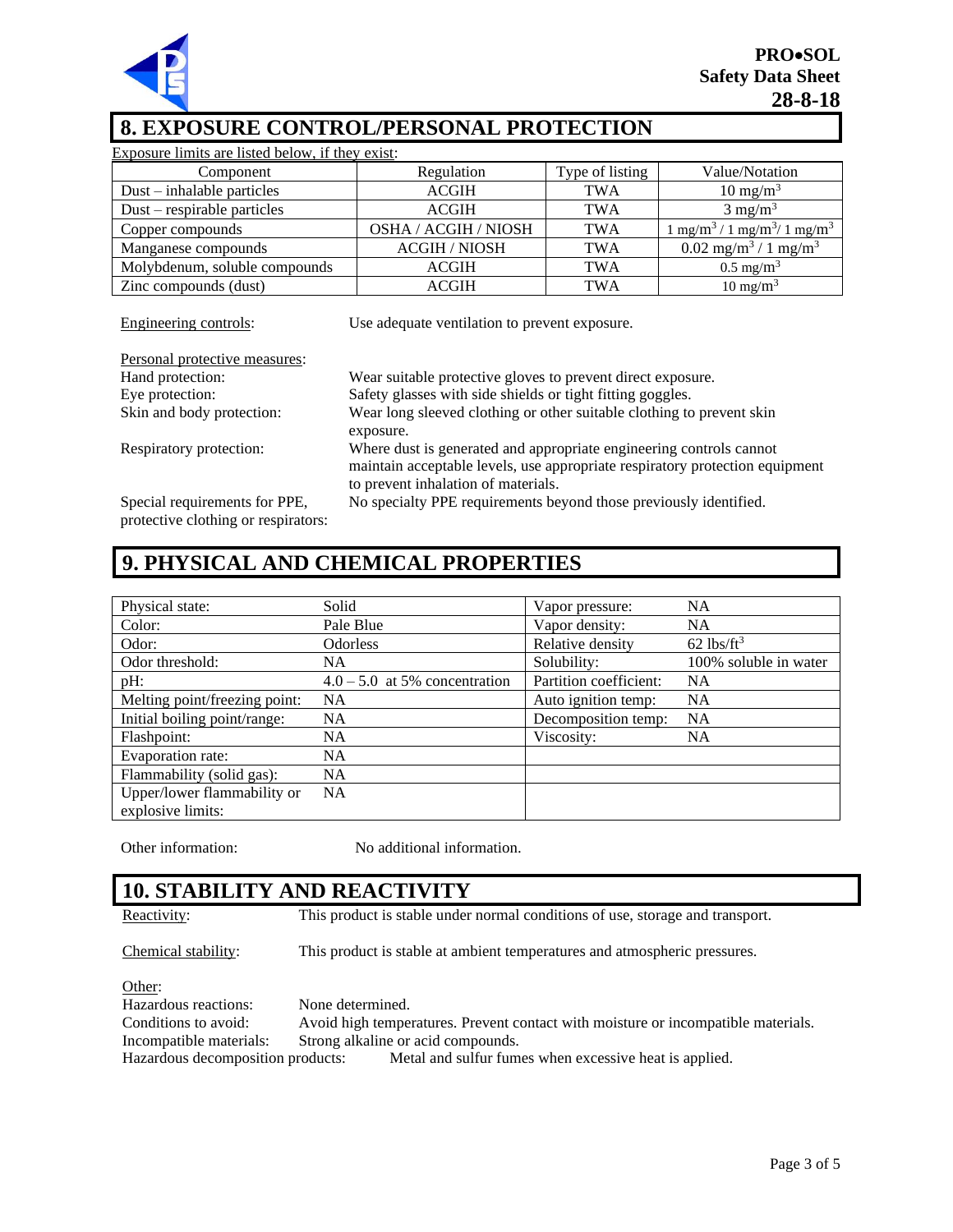

**PRO**•**SOL Safety Data Sheet 28-8-18**

# **11. TOXICOLOGICAL INFORMATION**

| Likely routes of exposure:                                         | Inhalation, Ingestion, Skin contact, Eye contact                                                  |                 |
|--------------------------------------------------------------------|---------------------------------------------------------------------------------------------------|-----------------|
| Symptoms/injuries after inhalation:                                | High concentrations of dust may irritate the throat and<br>respiratory system and cause coughing. |                 |
| Symptoms/injuries after Ingestion:                                 | Mixture components not known to be harmful.                                                       |                 |
| Symptoms/injuries after skin contact:                              | Prolonged contact may cause skin irritation                                                       |                 |
| Symptoms/injuries after eye contact:                               | Dust may cause eye irritation.                                                                    |                 |
| Acute toxicity:                                                    | Mixture based on components' toxicity. Not classified.                                            |                 |
| Reproductive toxicity:                                             | No relevant data found.                                                                           |                 |
| Specific Target Organ Toxicity-S E:                                | No relevant data found.                                                                           |                 |
| Specific Target Organ Toxicity-R E:                                | No relevant data found.                                                                           |                 |
| Carcinogenicity:                                                   | Not classified.                                                                                   |                 |
| NTP (National Toxicology Program):                                 |                                                                                                   | Not classified. |
| IARC (International Agency for Research on Cancer):                |                                                                                                   | Not classified. |
| ACGIH (American Conference of Governmental Industrial Hygienists): |                                                                                                   | Not classified. |

## **12. ECOLOGICAL INFORMATION**

| Toxicity:                      | No testing data available.                                 |
|--------------------------------|------------------------------------------------------------|
| Persistence and degradability: | No data is available on the degradability of this product. |
| Bioaccumulative potential:     | No data is available.                                      |
| Mobility in soil:              | No data is available.                                      |
| Other adverse effects:         | No further relevant information available.                 |

## **13. DISPOSAL CONSIDERATIONS**

Waste treatment methods: Recommend recycling excess product if at all possible. Avoid sewage and landfill disposal. Place contaminated material in suitable, labeled containers for disposal. See section 8 for exposure control information.

# **14. TRANSPORT INFORMATION**

### **DOT: Not regulated for transport**

This information is not intended to convey all specific regulatory or operational requirements/information relating to this product. Transportation classifications may vary by container volume and may be influenced by regional or country variations in regulations. It is the responsibility of the transporting organization to follow all applicable laws, regulations and rules relating to the transportation of the material.

# **15. REGULATORY INFORMATION**

**OSHA Hazard Communication Standard**: This product is not a "Hazardous Chemical" as defined by the OSHA Hazard Communication Standard, 29 CFR 1910.1200.

Ingredients listed on TSCA inventory: Yes

CERCLA Section 103 Hazardous Substances: Copper Compounds, Manganese Compounds, Zinc Compounds EPCRA Section 311/312 Hazard Categories: None

EPCRA Section 313 Toxic Release Inventory: Copper Compounds, Manganese Compounds, Zinc Compounds California Proposition 65 (Safe Drinking Water and Toxic Enforcement Act of 1986):

This product contains no listed substances known to the State of California to cause cancer, birth defects or other reproductive harm, at levels which would require a warning under the statute.

Micronutrient Approvals / Registrations: California Department of Food and Agriculture (CDFA): Company Registration# 11871